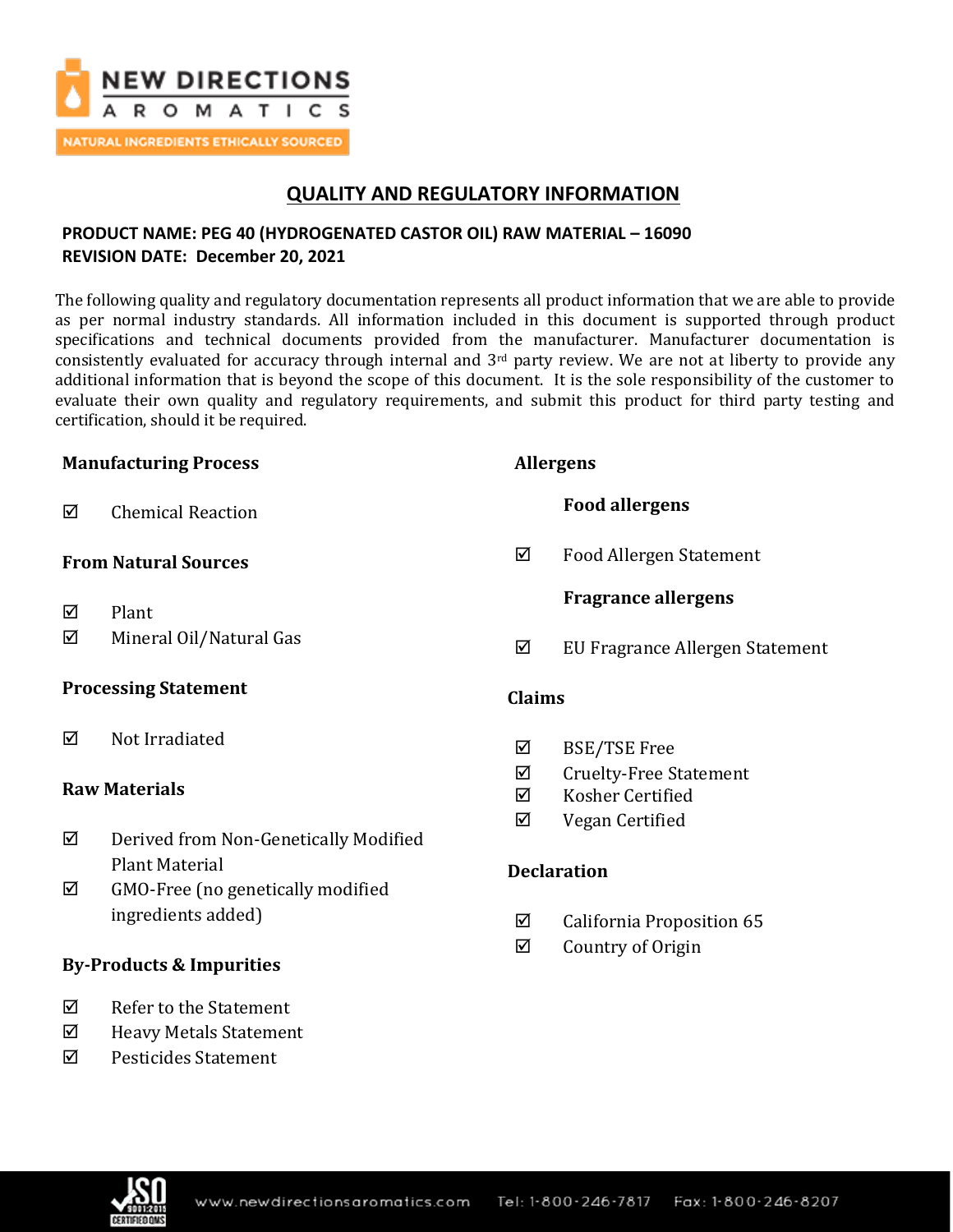

## **NON-IRRADIATION STATEMENT**

## **PRODUCT NAME: PEG 40 (HYDROGENATED CASTOR OIL) RAW MATERIAL – 16090**

We hereby declare that, to the best of our knowledge, this product has not been irradiated and does not contain any ingredient that has gone through any irradiation.

#### **Disclaimer & Caution**

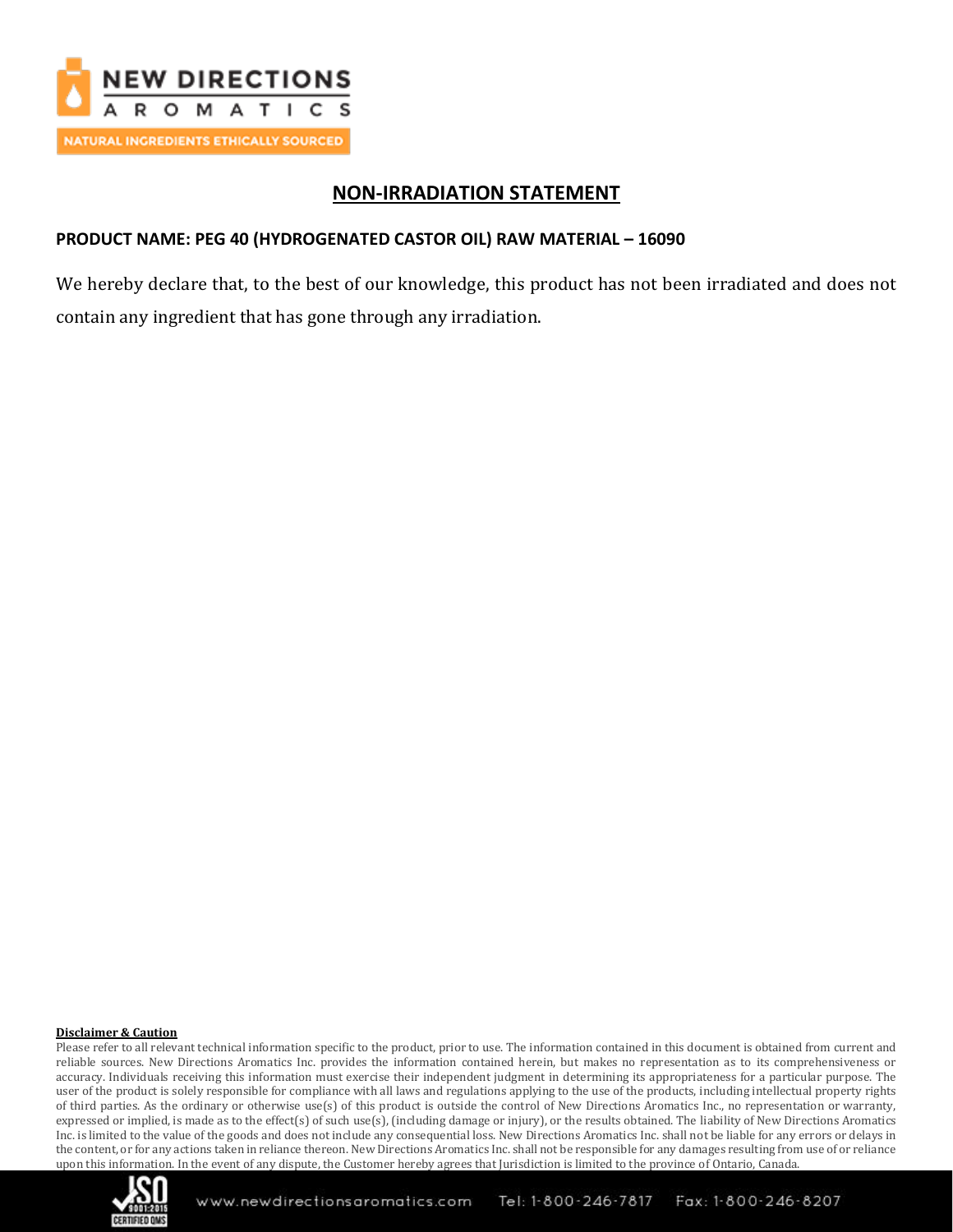

# **GMO STATEMENT**

## **PRODUCT NAME: PEG 40 (HYDROGENATED CASTOR OIL) RAW MATERIAL – 16090**

We hereby declare that, to the best of our knowledge, this product was not produced by gene modification, nor derived from genetically modified organisms. This material does not contain DNA or proteins from genetically modified organisms.

### **Disclaimer & Caution**

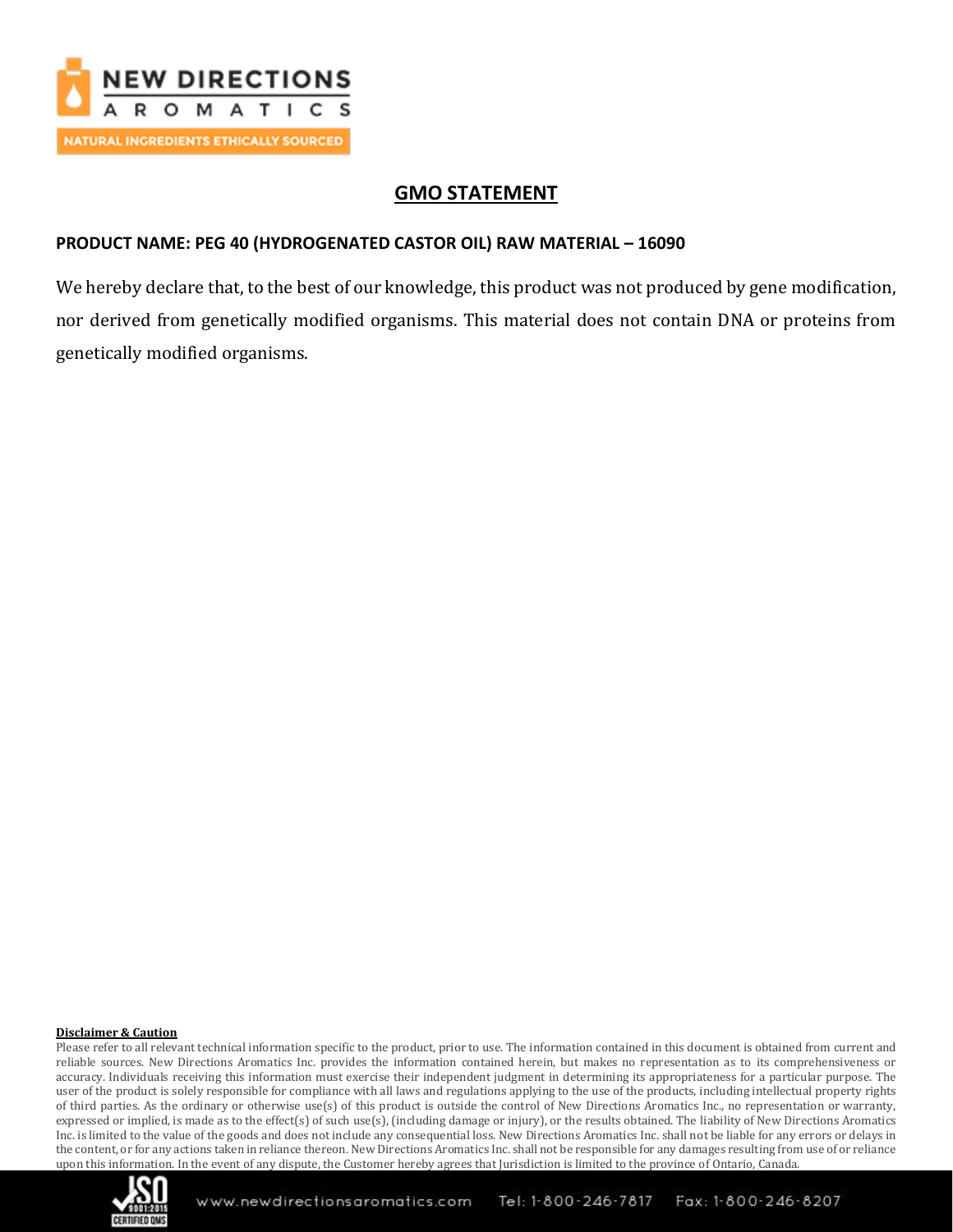

## **BY-PRODUCTS & IMPURITIES STATEMENT**

## **PRODUCT NAME: PEG 40 (HYDROGENATED CASTOR OIL) RAW MATERIAL – 16090**

We hereby declare that, to the best of our knowledge, this product does not contain any of the following by-products and impurities:

- Nanomaterials
- Phthalates
- Polycyclic aromatic hydrocarbons
- Solvents and Residual Solvents

### **Disclaimer & Caution**

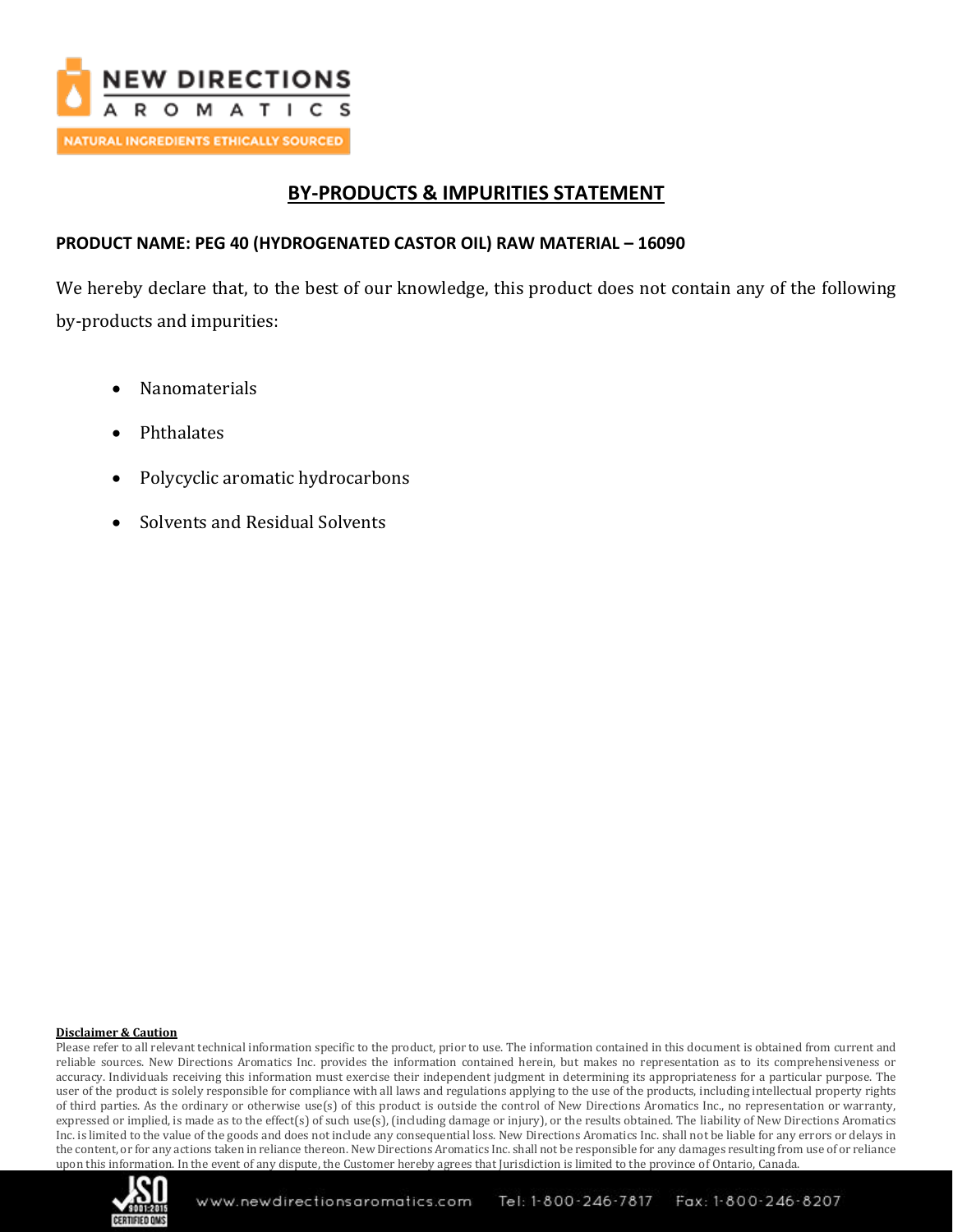

# **ADDITIONAL BY-PRODUCTS & IMPURITIES STATEMENT**

## **PRODUCT NAME: PEG 40 (HYDROGENATED CASTOR OIL) – 16090**

## **I. Aflatoxins/Mycotoxins**

Based on processing information and raw materials used, Aflatoxins/Mycotoxins are expected to conform to the concentration limits of Regulation (EC) 1881/2006 Annex, Section 2.1.5 for the following:

- Aflatoxins B1: maximum 2.0  $\mu$ g/kg
- Sum of Aflatoxins B1, B2, G1 and G2: maximum 4.0 ug/kg

## **II. Polycyclic Aromatic Hydrocarbons**

Based on processing information and raw materials used, polycyclic aromatic hydrocarbons are expected to conform to concentration limits Regulation (EC) 1881/2006 Annex, Section 6.1.1 for the following:

• Benzo(a) pyrene: maximum 2.0 µg/kg

## **III. Glycol Ethers**

Based on processing information and raw materials used, the following are not likely to be present:

- Butyldiglycol (CAS# 112-34-5)
- Ehtyldiglycol (CAS# 111-90-0)
- 2-Butoxyethanol (CAS# 111-76-2)

### **Disclaimer & Caution**

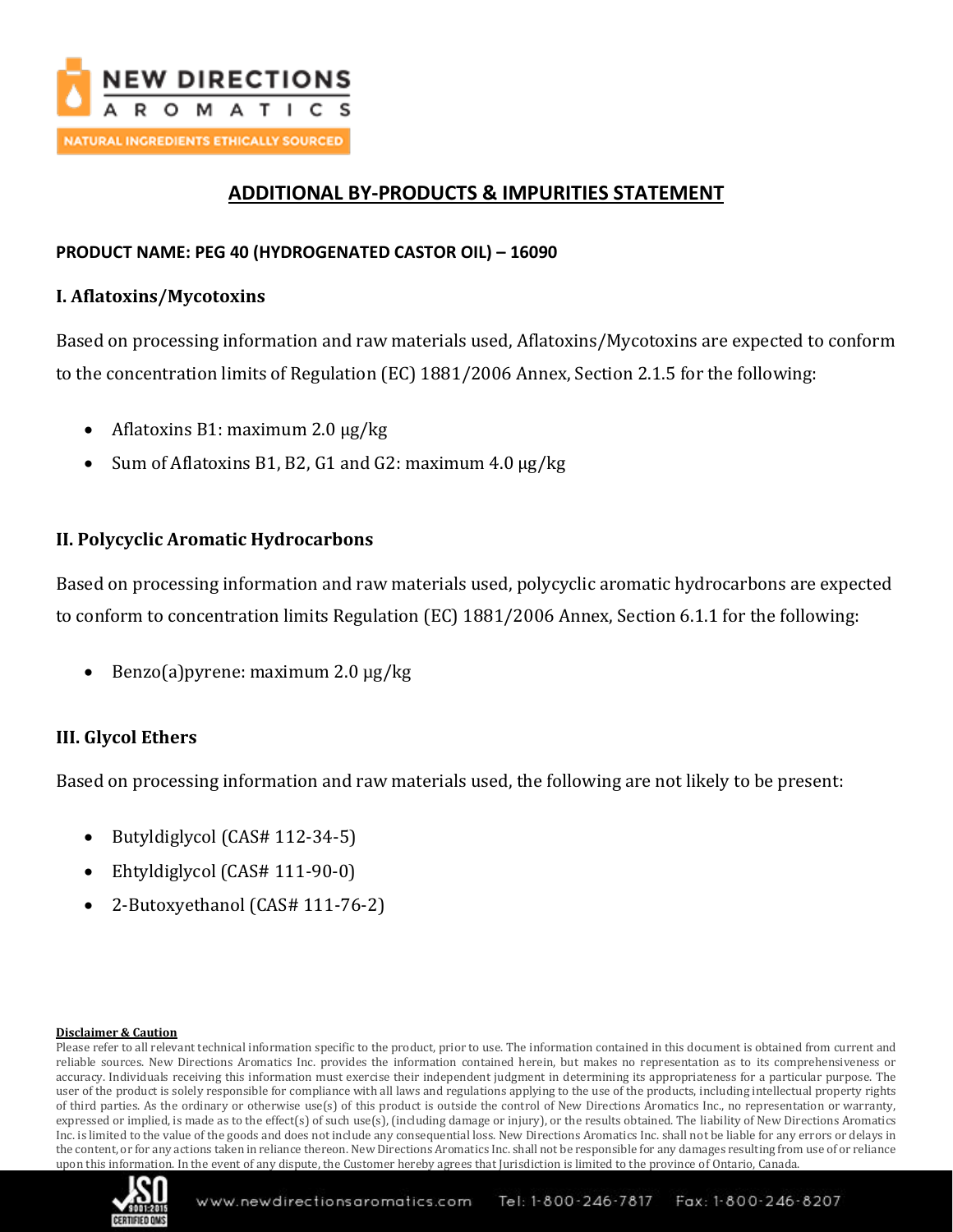

# **ADDITIONAL BY-PRODUCTS & IMPURITIES STATEMENT (cont'd.)**

## **PRODUCT NAME: PEG 40 (HYDROGENATED CASTOR OIL) – 16090**

### **IV. Residual Monomers**

Based on processing information and raw materials used, the following residual monomers may be present:

• Ethylene oxide; maximum 1 ppm

### **V. Other Impurities**

Based on processing information and raw materials used, the following impurities may be present:

- 1,4-dioxane; maximum 10 ppm
- Diethylene glycol (sum of ethylene glycol and diethylene glycol); maximum 0.1 %
- Ethylene glycol; maximum 620 ppm
- Acetic acid; maximum 0.5 %

### **Disclaimer & Caution**

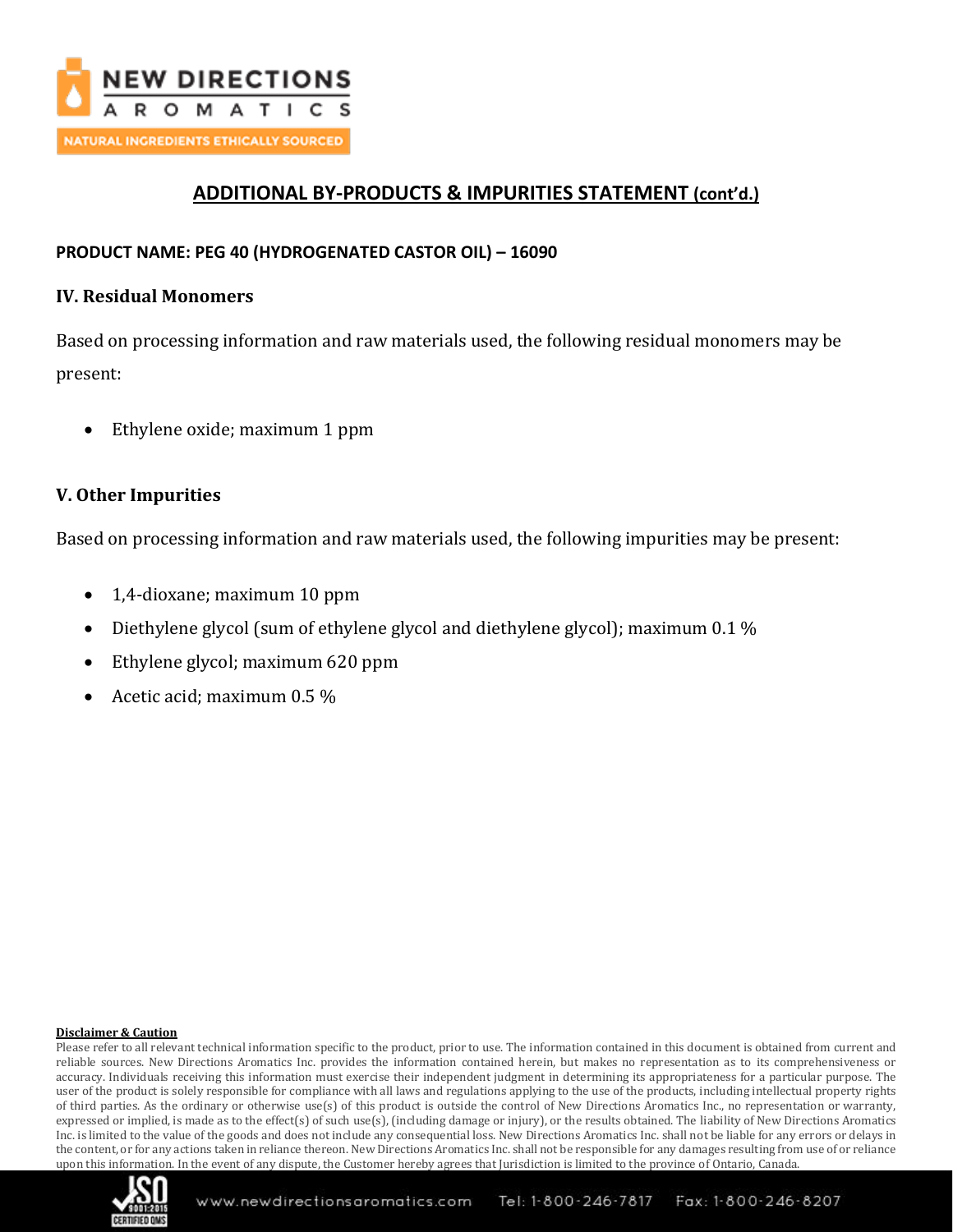

## **HEAVY METALS STATEMENT**

## **PRODUCT NAME: PEG 40 (HYDROGENATED CASTOR OIL) RAW MATERIAL – 16090**

We hereby declare that, to the best of our knowledge, this product does not contain more than 10 ppm max, of trace heavy metals.

### **Disclaimer & Caution**

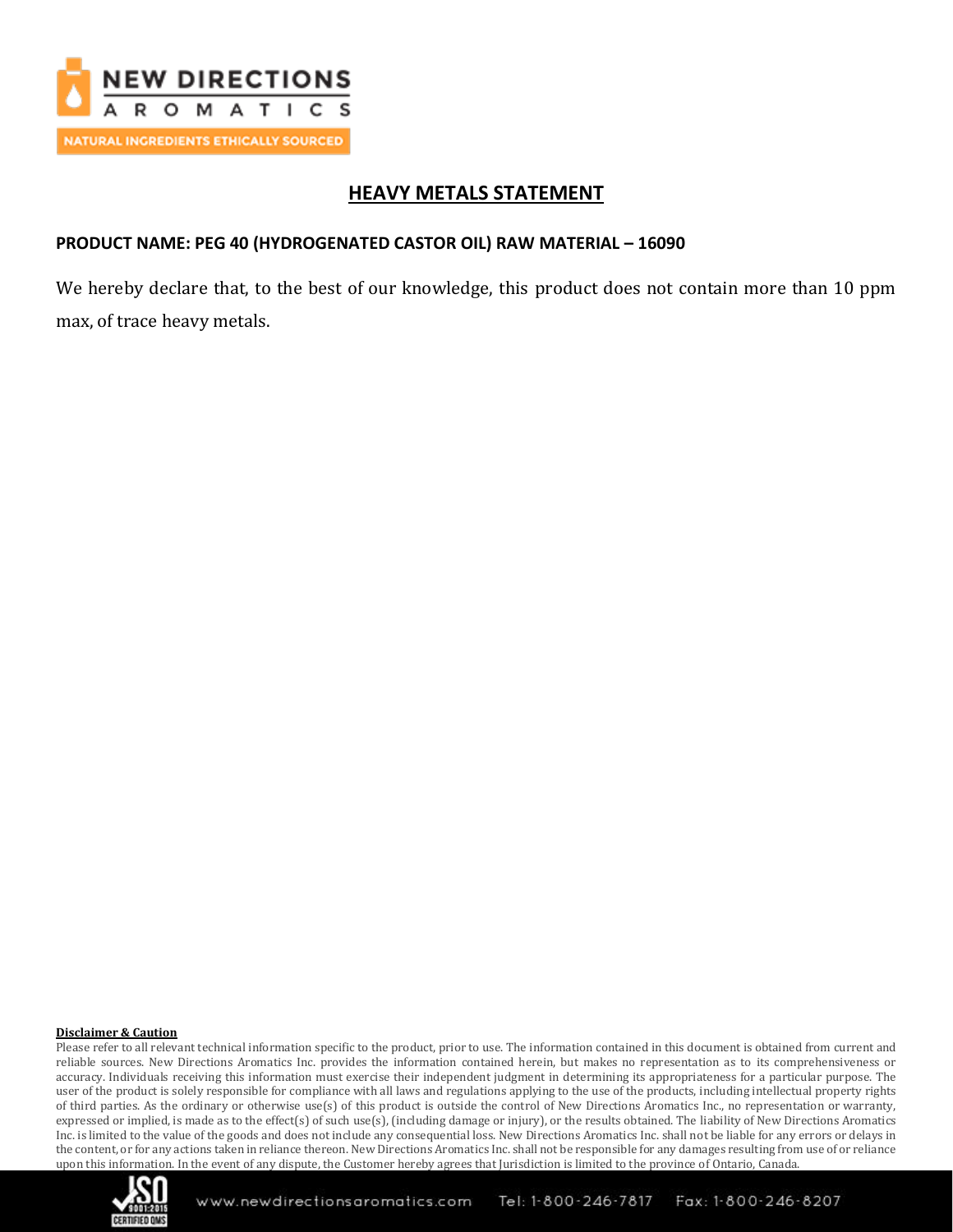

# **PESTICIDES STATEMENT**

## **PRODUCT NAME: PEG 40 (HYDROGENATED CASTOR OIL) RAW MATERIAL – 16090**

We hereby declare that, to the best of our knowledge, this product conforms to concentration limits set out by the European Pharmacopeia regarding residual pesticides.

### **Disclaimer & Caution**

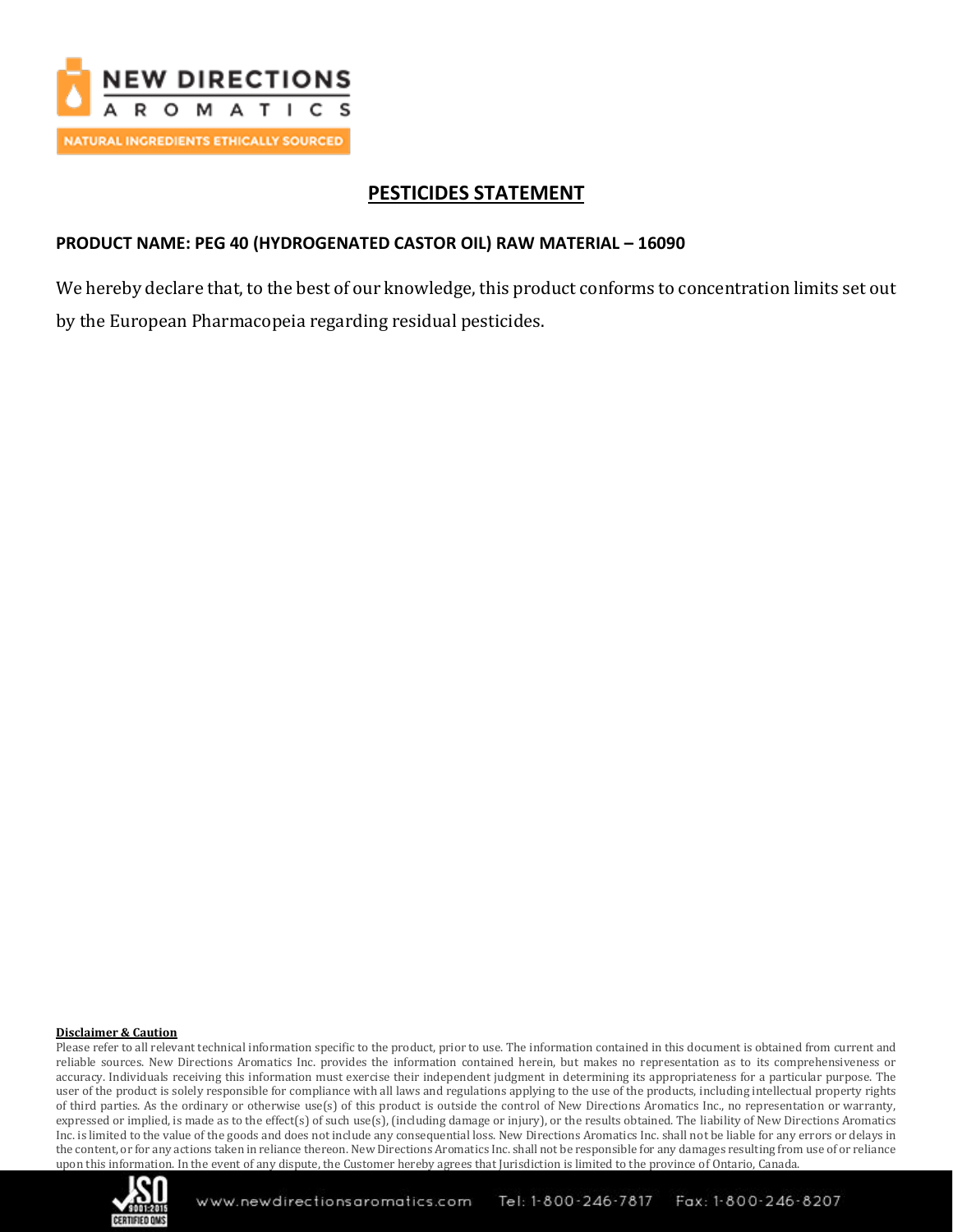

# **FOOD ALLERGEN STATEMENT**

## **PRODUCT NAME: PEG 40 (HYDROGENATED CASTOR OIL) RAW MATERIAL – 16090**

We hereby declare that, to the best of our knowledge, this product is not likely to contain any food allergens according to EU Directive 2000/13/EC, Annex IIIa, and Regulation (EU) 1169/2011, Annex II.

### **Disclaimer & Caution**

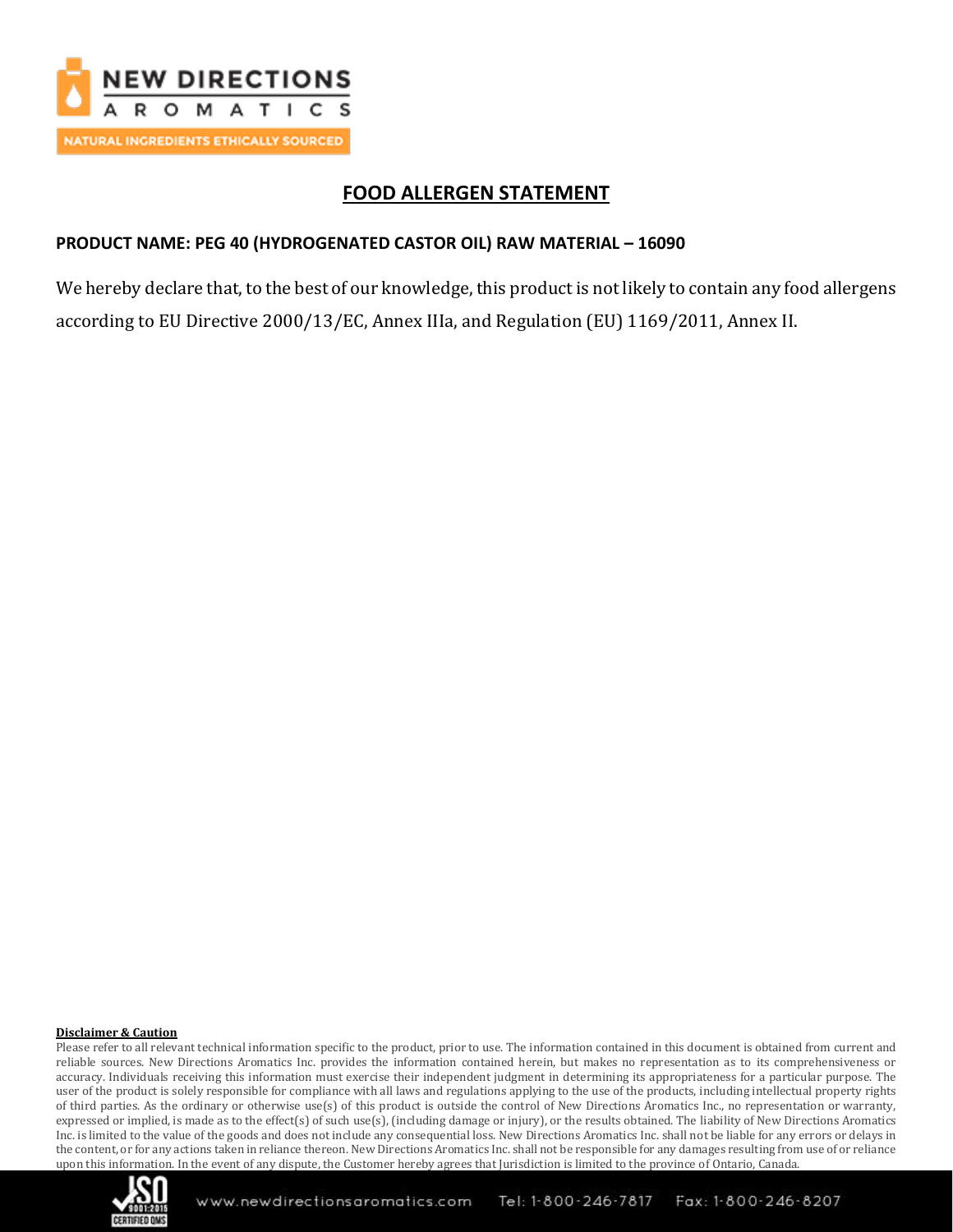

# **EU FRAGRANCE ALLERGEN STATEMENT**

## **PRODUCT NAME: PEG 40 (HYDROGENATED CASTOR OIL) RAW MATERIAL – 16090**

We hereby declare, to the best of our knowledge, that fragrance allergens according to EU Regulation 1223/2009 Annex III, No. 67-92 are not likely to be present.

### **Disclaimer & Caution**

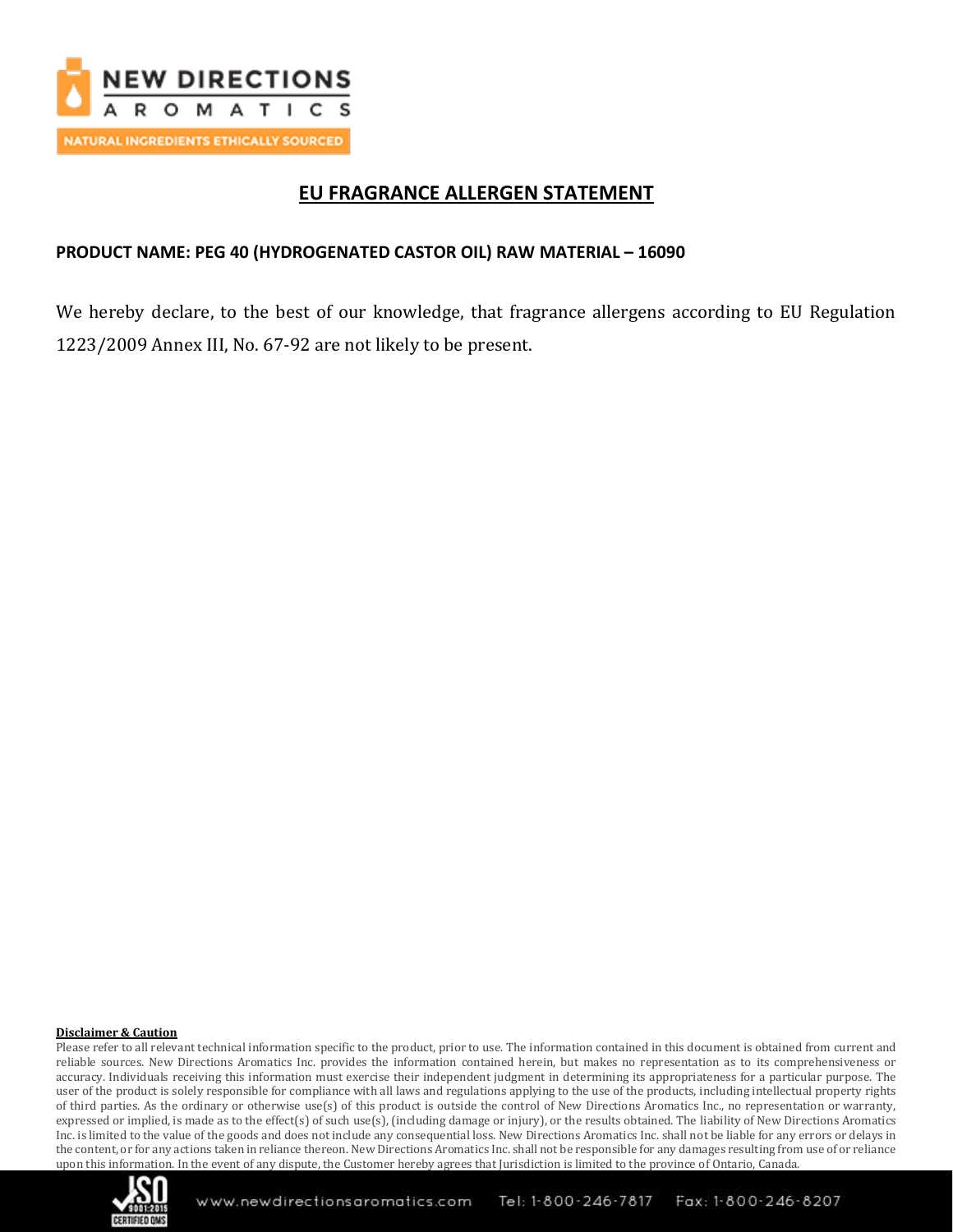

# **DECLARATION OF BOVINE/TRANSFERABALE SPONGIFORM ENCEPHALOPATHY (BSE/TSE)**

## **PRODUCT NAME: PEG 40 (HYDROGENATED CASTOR OIL) RAW MATERIAL – 16090**

We hereby confirm that, to the best of our knowledge, this product was not made with, nor contains, any animal material or derivatives, and is free of BSE/TSE.

#### **Disclaimer & Caution**

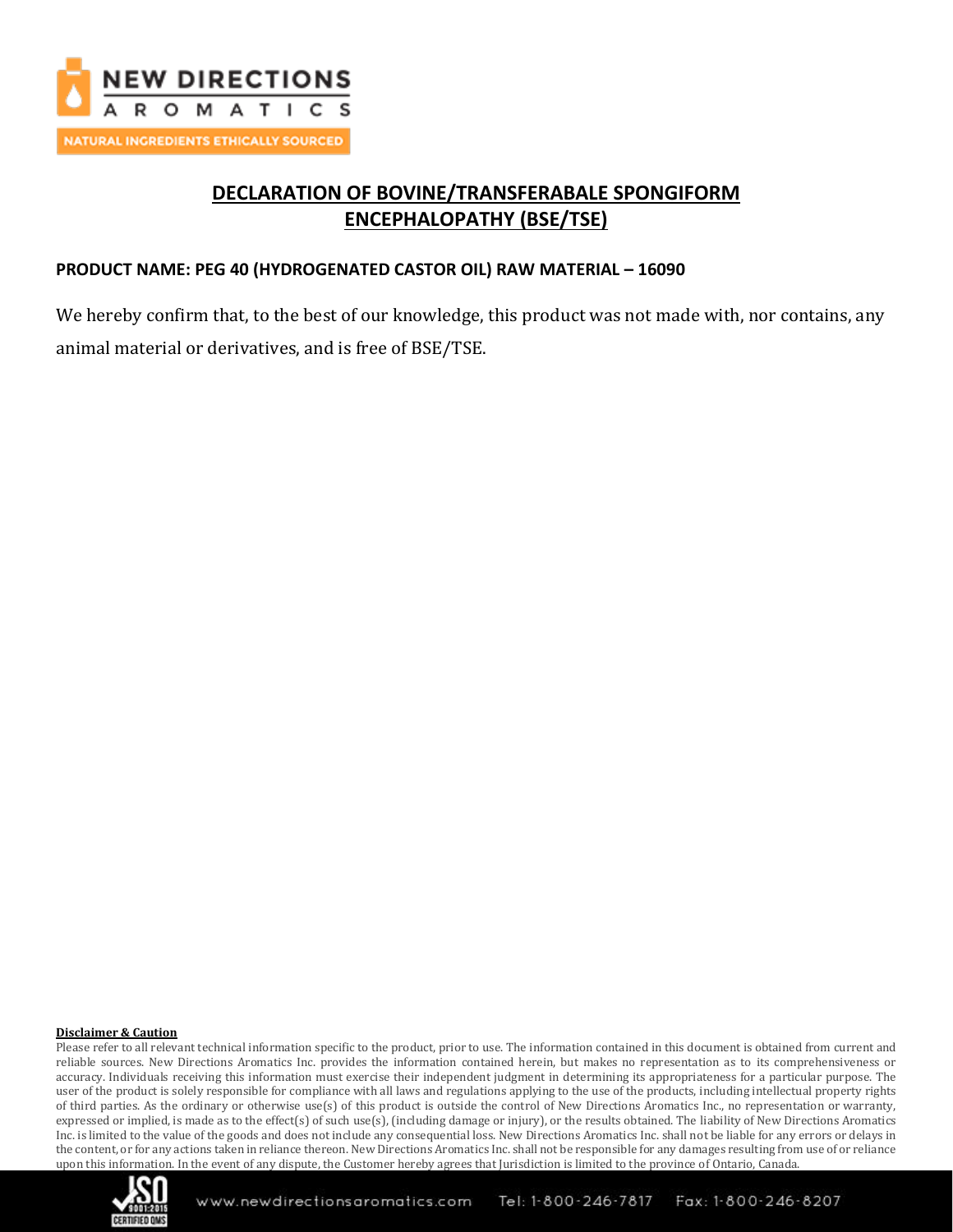

# **CRUELTY FREE STATEMENT**

## **PRODUCT NAME: PEG 40 (HYDROGENATED CASTOR OIL) RAW MATERIAL – 16090**

We hereby declare that, to the best of our knowledge, this product has not been tested on animals.

### **Disclaimer & Caution**

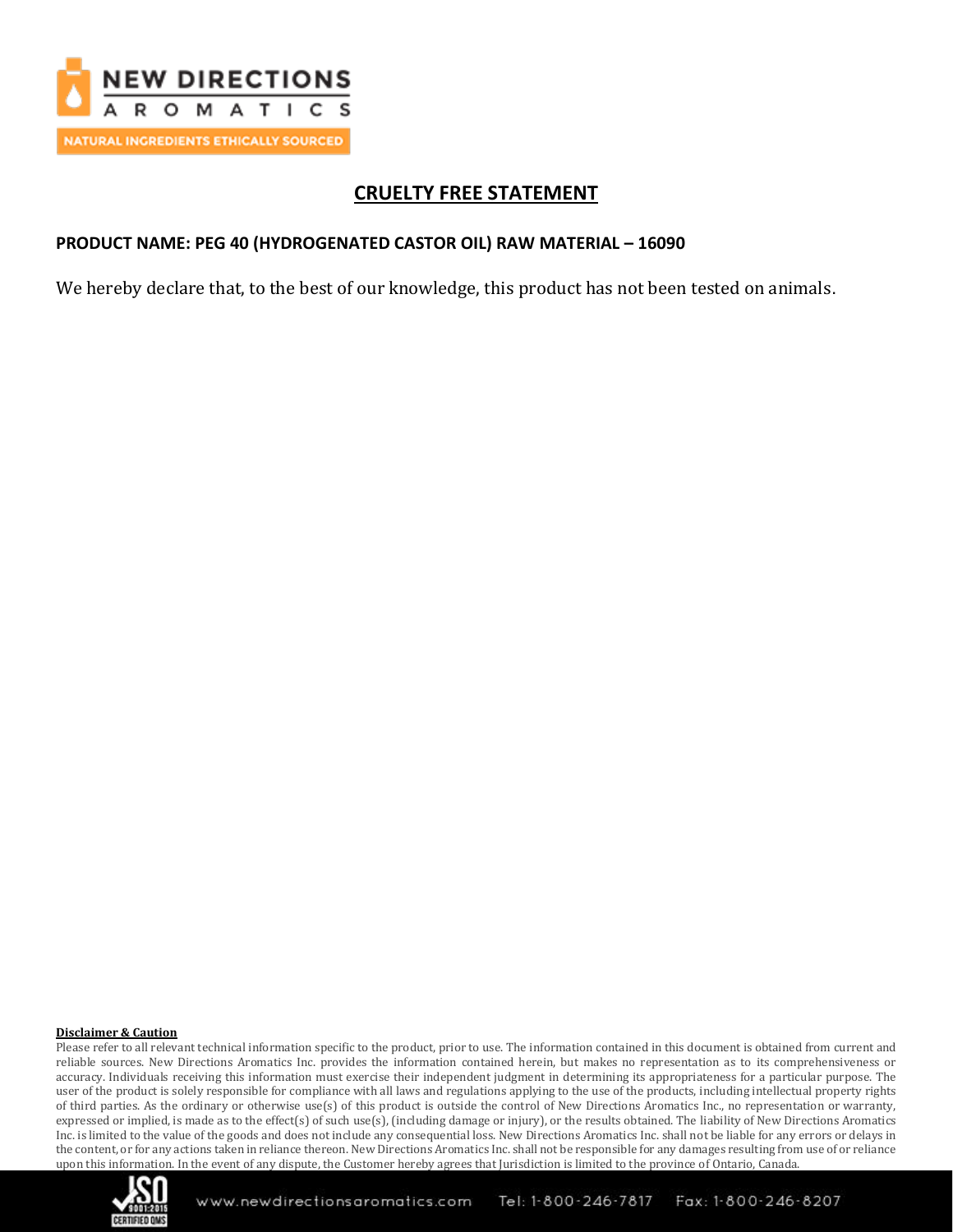

# **VEGAN STATEMENT**

## **PRODUCT NAME: PEG 40 (HYDROGENATED CASTOR OIL) RAW MATERIAL – 16090**

We hereby confirm that this product has been certified to Vegan standards.

### **Disclaimer & Caution**

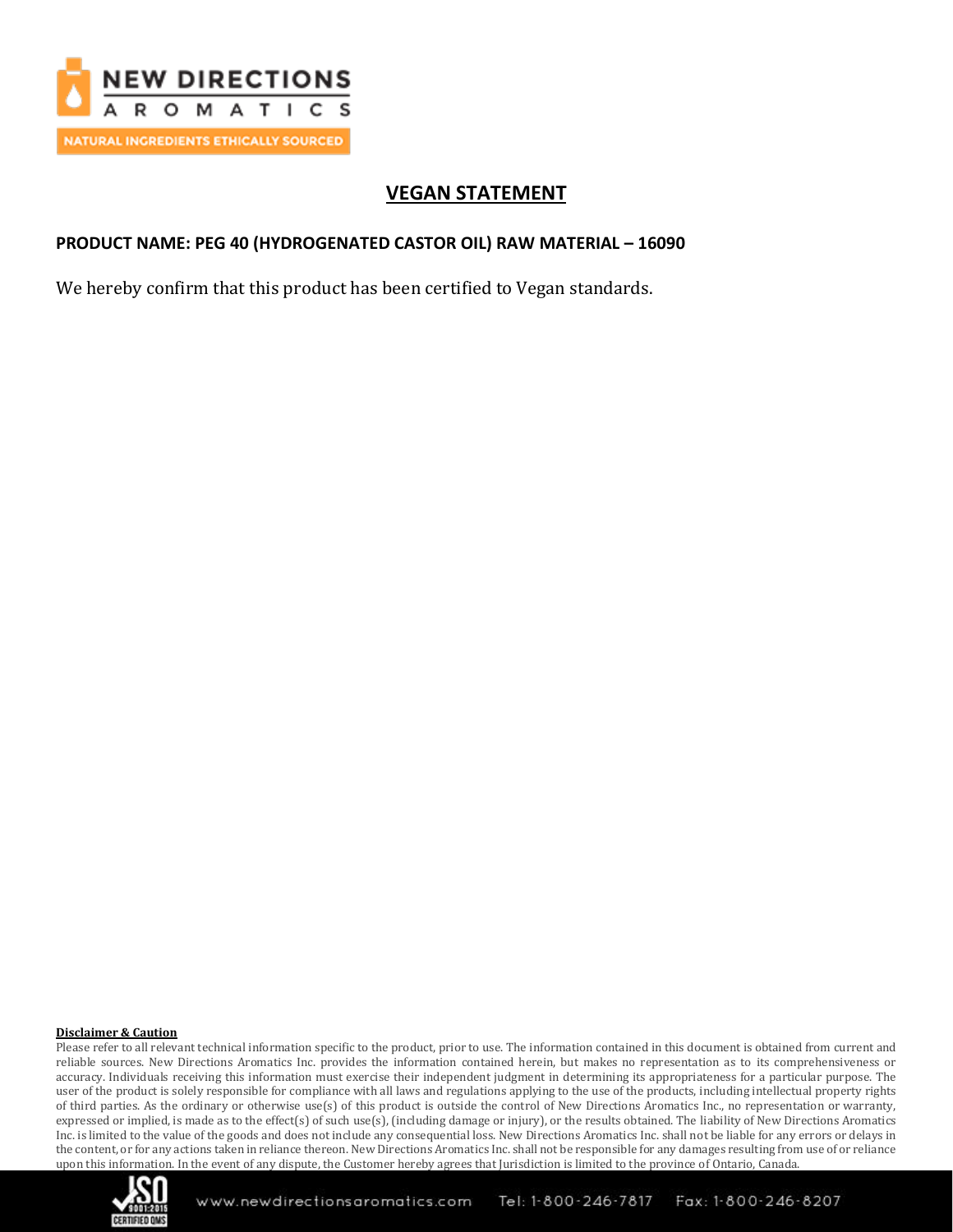

# **KOSHER STATEMENT**

## **PRODUCT NAME: PEG 40 (HYDROGENATED CASTOR OIL) RAW MATERIAL – 16090**

We hereby confirm that this product has been certified to Kosher standards.

### **Disclaimer & Caution**

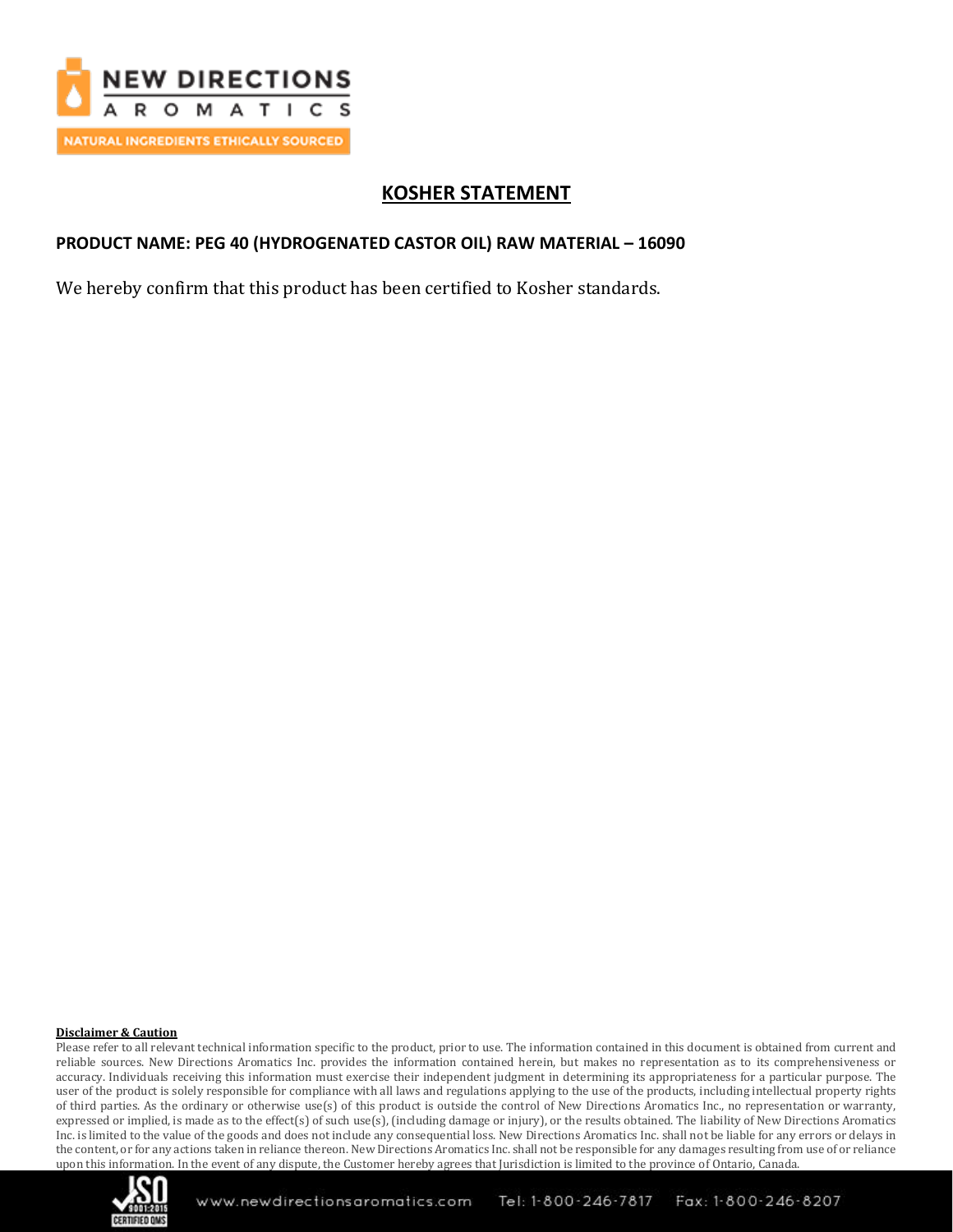

# **CALIFORNIA PROPOSITION 65 STATEMENT**

## **PRODUCT NAME: PEG 40 (HYDROGENATED CASTOR OIL) RAW MATERIAL – 16090**

**A** Warning:

- This product can expose you to 1,4-dioxane, which is known to the State of California to cause cancer. For more information go to [www.P65Warnings.ca.gov.](http://www.p65warnings.ca.gov/)
- This product can expose you to ethylene glycol, which is known to the State of California to cause cancer. For more information go to [www.P65Warnings.ca.gov.](http://www.p65warnings.ca.gov/)
- This product can expose you to ethylene oxide, which is known to the State of California to cause cancer. For more information go to [www.P65Warnings.ca.gov.](http://www.p65warnings.ca.gov/)

### **Disclaimer & Caution**